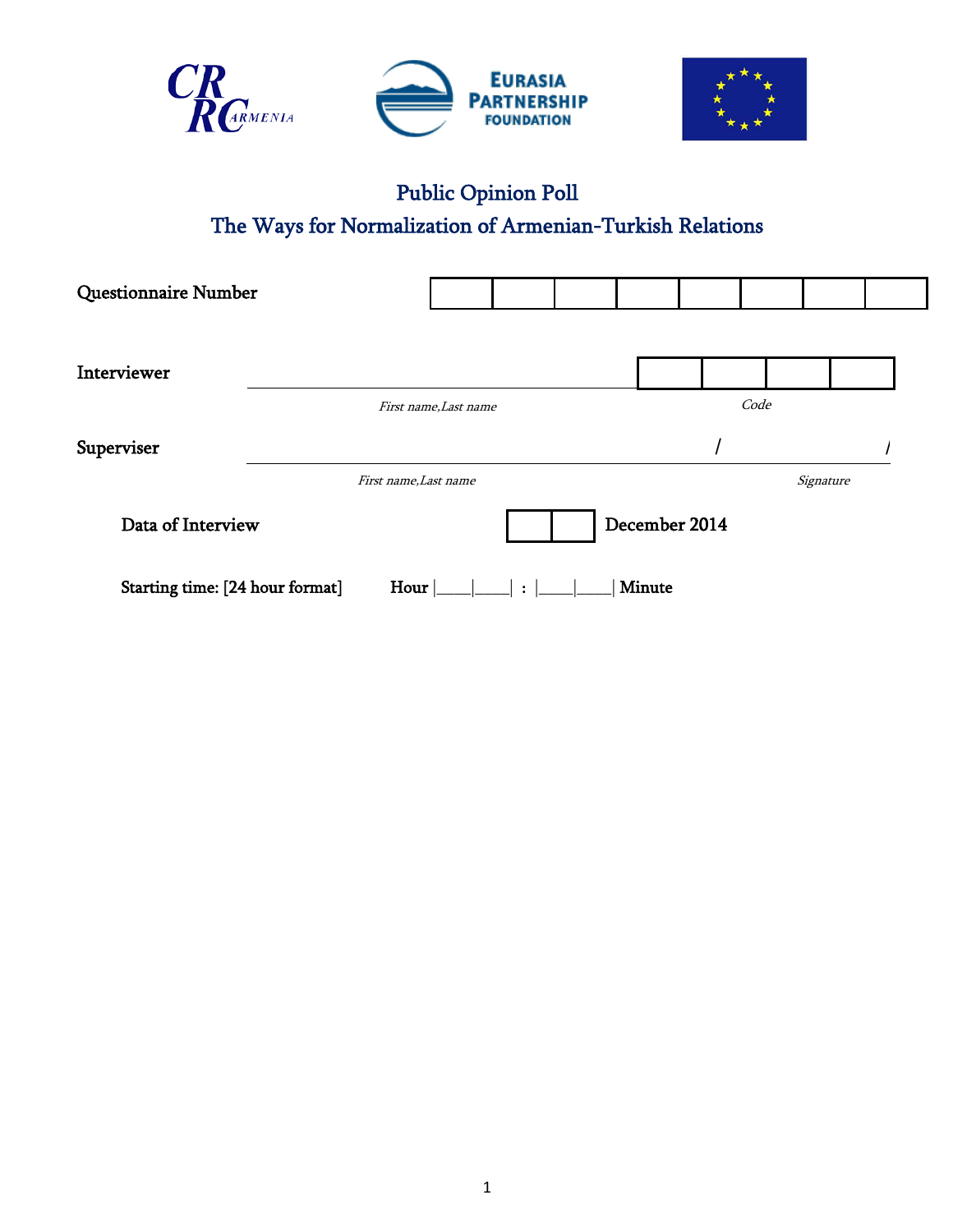Section A. Overall Awareness of Armenian-Turkish Relations

|     | Are you interested in normalization of the official | Not at all interested                |      |  |  |  |
|-----|-----------------------------------------------------|--------------------------------------|------|--|--|--|
|     | Armenian-Turkish relations?                         | Not very interested                  |      |  |  |  |
| Q1. | [Only one answer possible]                          | Fairly interested                    |      |  |  |  |
|     |                                                     | Very interested                      |      |  |  |  |
|     |                                                     | Don't know $(DK)$ [do not prompt]    |      |  |  |  |
|     |                                                     | Not announced $(NA)$ [do not prompt] | $-2$ |  |  |  |
|     |                                                     |                                      |      |  |  |  |
|     | How aware are you of the current Armenian-Turkish   | Absolutely unaware                   |      |  |  |  |

|                  | How aware are you of the current Armenian-Turkish | Absolutely unaware   |  |
|------------------|---------------------------------------------------|----------------------|--|
|                  | relations?                                        | Not very aware       |  |
| Q <sub>2</sub> . | [Only one answer possible]                        | Fairly aware         |  |
|                  |                                                   | Well aware           |  |
|                  |                                                   | $DK$ [do not prompt] |  |
|                  |                                                   | $NA$ [do not prompt] |  |

| [One answer per row. If all rows = 1, than $\rightarrow$ Q6]<br>Frequency of information<br>N<br>Source of information<br>DK<br>Often<br><b>Never</b><br>Rarely | NA<br>$-2$ |
|-----------------------------------------------------------------------------------------------------------------------------------------------------------------|------------|
|                                                                                                                                                                 |            |
|                                                                                                                                                                 |            |
|                                                                                                                                                                 |            |
| TV<br>3<br>2<br>$-1$                                                                                                                                            |            |
| 2<br>Radio<br>3<br>2<br>$-1$<br>Q3.                                                                                                                             | $-2$       |
| 2<br>3<br>3<br>Print media (newspapers)<br>$-1$                                                                                                                 | $-2$       |
| 2<br>3<br>Publications: articles, books, research studies, etc.<br>4<br>$-1$                                                                                    | $-2$       |
| 5<br>$\mathcal{P}$<br>3<br>$-1$<br>Internet                                                                                                                     | $-2$       |
| 3<br>2<br>Friends, family, acquaintances, neighbors<br>$-1$<br>6                                                                                                | $-2$       |
| 2<br>3<br>$-1$<br>Other (please specify)                                                                                                                        | $-2$       |

| Whose opinions on Armenian-Turkish relations do you trust the most? Please rate each on the scale of 1- |
|---------------------------------------------------------------------------------------------------------|
| <b>5: 1-absolutely untrustworthy and 5 – very trustworthy.</b> [One answer per row] $\overline{CARD}$   |

|     | N              | Source of information           |                 | Reliability of information |                |   |   |    |      |      |      |
|-----|----------------|---------------------------------|-----------------|----------------------------|----------------|---|---|----|------|------|------|
|     |                |                                 | Country         | Rate                       |                |   |   |    | DK   | NA   | NA   |
|     | $\mathbf{1}$   | Politicians                     | Armenia         |                            | $\overline{2}$ | 3 | 4 | 5  | $-1$ | $-2$ | $-3$ |
|     |                |                                 | Turkey          |                            | $\overline{2}$ | 3 | 4 | 5  | $-1$ | $-2$ | $-3$ |
|     |                |                                 | Other countries |                            | $\overline{2}$ | 3 | 4 | 5. | $-1$ | $-2$ | $-3$ |
|     | $\overline{2}$ | <b>Experts</b>                  | Armenia         | 1                          | $\overline{2}$ | 3 | 4 | 5. | $-1$ | $-2$ | $-3$ |
| Q4. |                |                                 | Turkey          |                            | $\overline{2}$ | 3 | 4 | 5. | $-1$ | $-2$ | $-3$ |
|     |                |                                 | Other countries |                            | $\overline{2}$ | 3 | 4 | 5. | $-1$ | $-2$ | $-3$ |
|     | 3              | Researchers, scientists         | Armenia         |                            | $\overline{2}$ | 3 | 4 | 5. | $-1$ | $-2$ | $-3$ |
|     |                |                                 | Turkey          |                            | $\overline{2}$ | 3 | 4 | 5. | $-1$ | $-2$ | $-3$ |
|     |                |                                 | Other countries |                            | $\overline{2}$ | 3 | 4 | 5. | $-1$ | $-2$ | $-3$ |
|     | 4              | Civil society representatives   | Armenia         |                            | $\overline{2}$ | 3 | 4 | 5. | $-1$ | $-2$ | $-3$ |
|     |                |                                 | Turkey          |                            | $\overline{2}$ | 3 | 4 | 5. | $-1$ | $-2$ | $-3$ |
|     |                |                                 | Other countries | 1                          | $\overline{2}$ | 3 | 4 | 5. | $-1$ | $-2$ | $-3$ |
|     | 5              | Friends, family, acquaintances, | Armenia         | 1                          | $\overline{2}$ | 3 | 4 | 5. | $-1$ | $-2$ | $-3$ |
|     |                | neighbours                      | Turkey          |                            | $\overline{2}$ | 3 | 4 | 5. | $-1$ | $-2$ | $-3$ |
|     |                |                                 | Other countries |                            | $\overline{2}$ | 3 | 4 | 5. | $-1$ | $-2$ | $-3$ |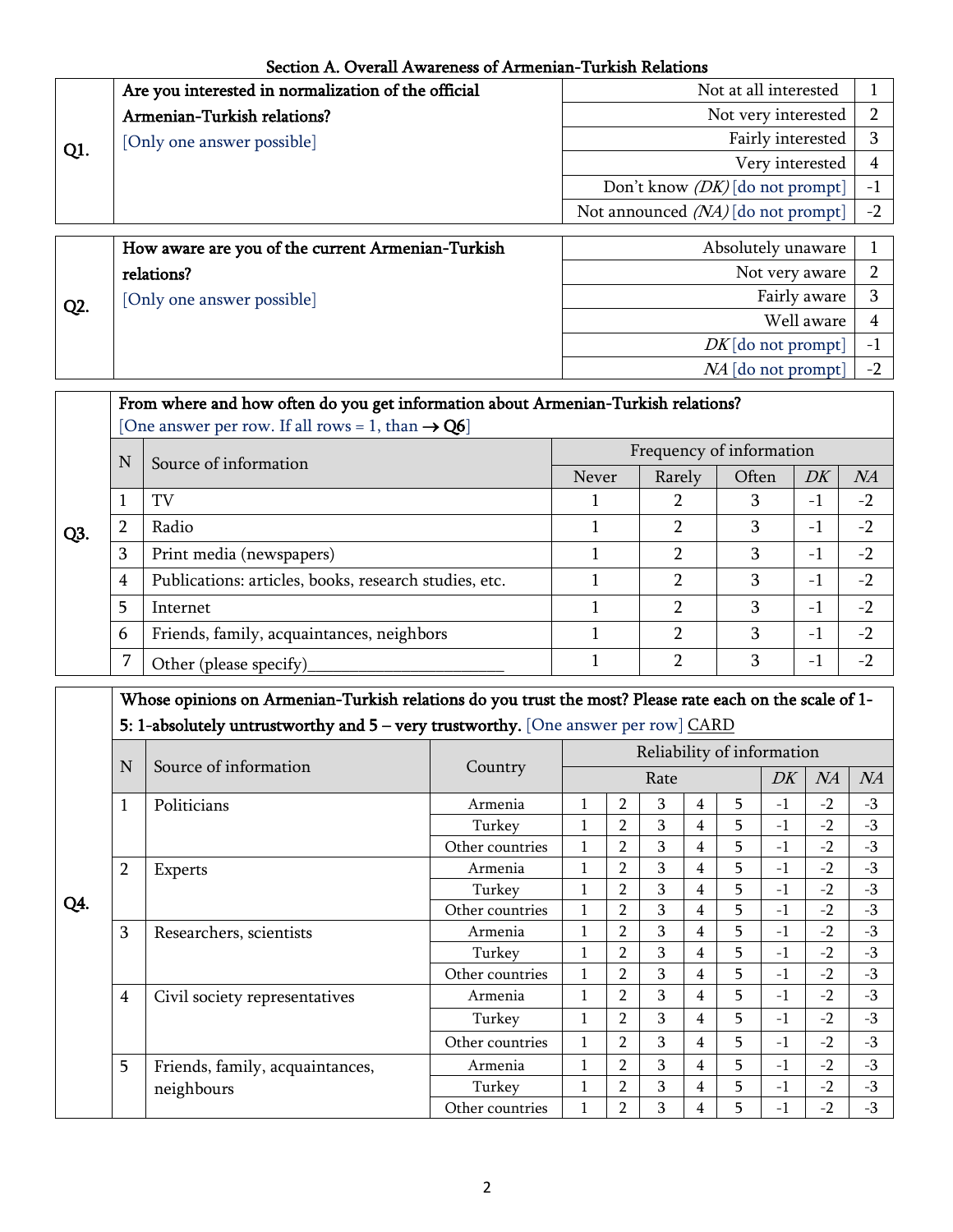|     | In the information about Armenian-Turkish relations what interests you the most?              |                |
|-----|-----------------------------------------------------------------------------------------------|----------------|
|     | [Up to 5 answers possible] CARD                                                               |                |
|     | Armenian-Turkish official/diplomatic relations                                                | 1              |
|     | Armenian-Turkish economic relations                                                           | $\overline{2}$ |
|     | Cooperation between civil societies of the two countries                                      | 3              |
|     | Opening of the Armenian-Turkish border                                                        | 4              |
|     | Recognition of the Armenian Genocide                                                          | 5              |
|     | Turkey's influence on the resolution of the Nagorno Karabakh conflict                         | 6              |
|     | Anti-Turkish movements of the Armenian Diaspora                                               | 7              |
|     | Armenian Diaspora's lobbying activities for the recognition of the Genocide                   | 8              |
| Q5. | Anti-Armenian activities of Turkey                                                            | 9              |
|     | Issues of the Armenian community and preservation of the Armenian cultural heritage in Turkey | 10             |
|     | Opportunities of travelling to Turkey for work, trade, leisure and other purposes             | 11             |
|     | Domestic policies and developments in Turkey                                                  | 12             |
|     | Turkey's policies on ethnic and religious minorities                                          | 13             |
|     | The role of Turkey and its foreign policy in the region                                       | 14             |
|     | <b>EU-Turkey relations</b>                                                                    | 15             |
|     | Other (please specify)                                                                        | 16             |
|     | $DK$ [do not prompt]                                                                          | $-1$           |
|     | NA [do not prompt]                                                                            | $-2$           |

## Section B. Regulation of Armenian-Turkish Relations

#### You are probably aware of the fact that in 1993 the border between Armenia and Turkey was closed and to open it, both countries set preconditions. Let's talk about it.

|     | At whose initiative did the Armenian-Turkish border close? | Armenia                                 | $\mathbf{1}$   |
|-----|------------------------------------------------------------|-----------------------------------------|----------------|
|     | [Only one answer possible]                                 | Turkey                                  | 2              |
| Q6. |                                                            | Both                                    | 3              |
|     |                                                            | Other (please specify)                  | $\overline{4}$ |
|     |                                                            | $DK$ [do not prompt]                    | $-1$           |
|     |                                                            | NA [do not prompt]                      | $-2$           |
|     | To what extent do you approve of opening the border        | Absolutely disapprove $\rightarrow$ Q10 | $\mathbf{1}$   |
|     | between Armenia and Turkey? i                              | Rather disapprove $\rightarrow$ Q10     | $\overline{2}$ |
|     | [Only one answer possible]                                 | Neither approve, nor disapprove         | 3              |
| Q7. |                                                            | Rather approve                          | $\overline{4}$ |
|     |                                                            | Totally approve                         | 5              |
|     |                                                            | $DK$ [do not prompt]                    | $-1$           |
|     |                                                            | $NA$ [do not prompt]                    | $-2$           |
|     | To what extent do you approve of opening the Armenian-     | Absolutely disapprove $\rightarrow$ Q10 | 1              |
|     | Turkish border without any preconditions?ii                | Rather disapprove $\rightarrow$ Q10     | $\overline{2}$ |
|     | [Only one answer possible]                                 | Neither approve, nor disapprove         | 3              |
| Q8. |                                                            | Rather approve                          | $\overline{4}$ |
|     |                                                            | Totally approve                         | 5              |
|     |                                                            | $DK$ [do not prompt]                    | $-1$           |
|     |                                                            | $NA$ [do not prompt]                    | $-2$           |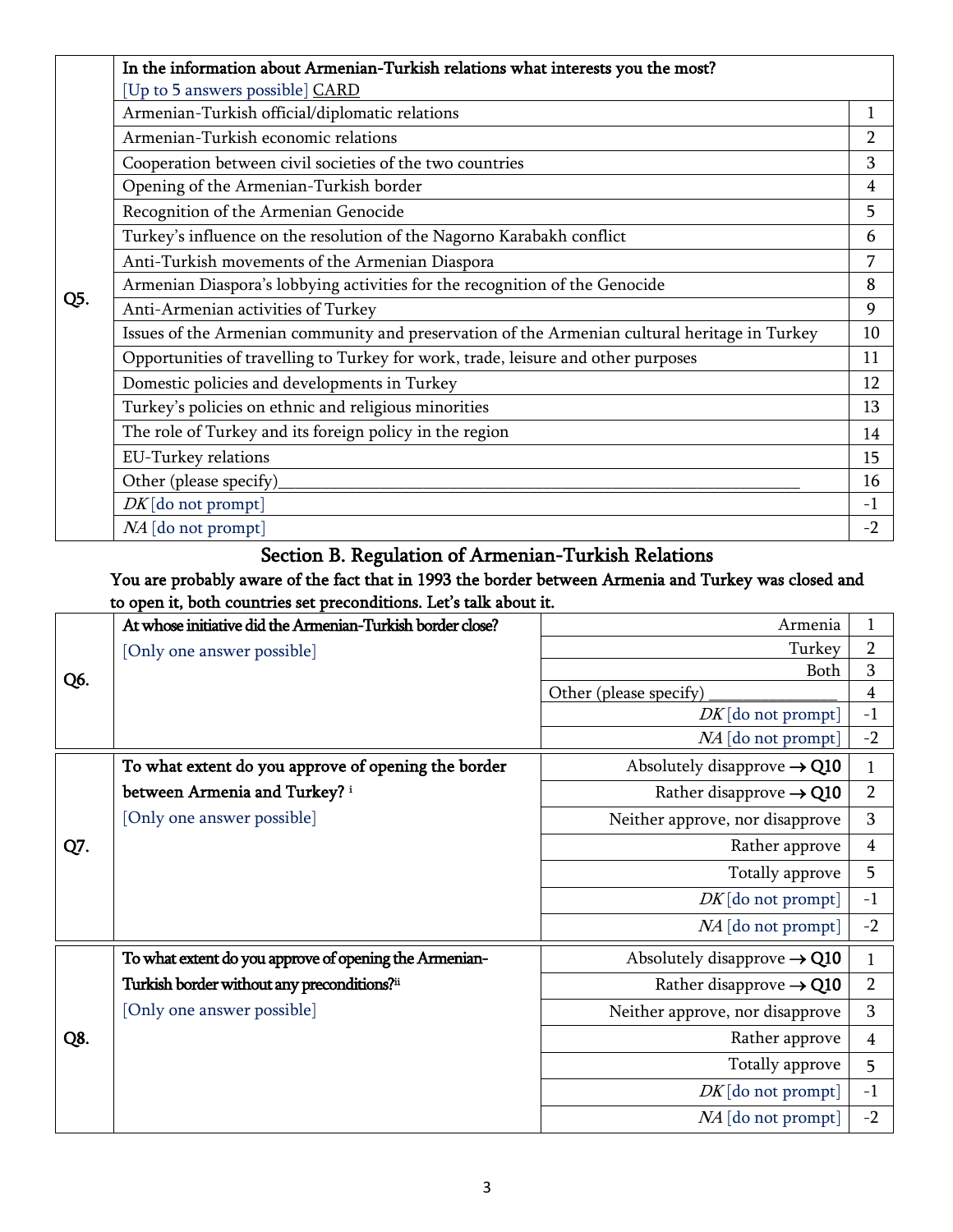|     | To open the border with Armenia, Turkey sets a number of         | Absolutely disapprove           |                          |  |  |  |
|-----|------------------------------------------------------------------|---------------------------------|--------------------------|--|--|--|
|     | preconditions, including return of several districts surrounding | Rather disapprove               |                          |  |  |  |
|     | Nagorno Karabakh to Azerbaijan, as a tangible demonstration of   | Neither approve, nor disapprove |                          |  |  |  |
| Q9. | good will to resolve the Nagorno Karabakh conflict. To what      | Rather approve                  |                          |  |  |  |
|     | extent do you approve of reopening the border at the expense of  | Totally approve                 |                          |  |  |  |
|     | meeting this precondition?                                       | $DK$ [do not prompt]            | $\overline{\phantom{0}}$ |  |  |  |
|     | [Only one answer possible]                                       | NA [do not prompt]              |                          |  |  |  |

# There are different opinions about how opening the mutual border between Armenia and Turkey will affect Armenia's...<sup>iii</sup> [One answer per row]

|      | N  |                                         | Will   | No     | Positive | DK | NA |
|------|----|-----------------------------------------|--------|--------|----------|----|----|
|      |    | Impact                                  | damage | impact | impact   |    |    |
| Q10. |    | economy                                 |        |        |          |    |    |
|      |    | domestic policies and developments      |        |        |          |    |    |
|      | רז | security                                |        |        |          |    |    |
|      | 4  | role in the region                      |        |        |          |    |    |
|      |    | resolution of Nagorno Karabakh conflict |        |        |          |    |    |

## In your opinion, how will the normalization of Armenian-Turkish relations influence the following processes: [One answer per row] CARD

|      | N              | Impact                                                                   | Nega-<br>tive | impact<br>$\mathsf{S}$ | Positive | $\overline{D}$ K | $\overline{M}$ |
|------|----------------|--------------------------------------------------------------------------|---------------|------------------------|----------|------------------|----------------|
|      | $\mathbf{1}$   | Recognition of the Armenian Genocide by Turkey                           | $\mathbf{1}$  | $\overline{2}$         | 3        | $-1$             | $-2$           |
|      | 2              | Resolution of the Nagorno Karabakh conflict                              | $\mathbf{1}$  | $\overline{2}$         | 3        | $-1$             | $-2$           |
|      | 3              | Economic and trade cooperation between Turkey and Armenia                | $\mathbf{1}$  | $\overline{2}$         | 3        | $-1$             | $-2$           |
|      | $\overline{4}$ | Influx of Turkish economic/financial capital to Armenia                  | $\mathbf{1}$  | $\overline{2}$         | 3        | $-1$             | $-2$           |
|      | 5              | Development of economy, education and public health in<br>Eastern Turkey | 1             | $\overline{2}$         | 3        | $-1$             | $-2$           |
| Q11. | 6              | Facilitation of Armenia's integration to Europe                          | $\mathbf{1}$  | $\overline{2}$         | 3        | $-1$             | $-2$           |
|      | 7              | Facilitation of Turkey's accession to the European Union                 | $\mathbf{1}$  | $\overline{2}$         | 3        | $-1$             | $-2$           |
|      | 8              | Armenian-Russian relations                                               | 1             | $\overline{2}$         | 3        | $-1$             | $-2$           |
|      | 9              | Development of Armenia's agriculture                                     | $\mathbf{1}$  | $\overline{2}$         | 3        | $-1$             | $-2$           |
|      | 10             | Development of Armenia's industry                                        | $\mathbf{1}$  | $\overline{2}$         | 3        | $-1$             | $-2$           |
|      | 11             | Improvement of Armenia's international trade                             | $\mathbf{1}$  | $\overline{2}$         | 3        | $-1$             | $-2$           |
|      | 12             | External security of Armenia                                             | 1             | $\overline{2}$         | 3        | $-1$             | $-2$           |
|      | 13             | Regional stability                                                       | $\mathbf{1}$  | $\overline{2}$         | 3        | $-1$             | $-2$           |
|      | 14             | Emigration from Armenia to Turkey                                        | $\mathbf{1}$  | $\overline{2}$         | 3        | $-1$             | $-2$           |
|      | 15             | Immigration from Turkey to Armenia                                       | $\mathbf{1}$  | $\overline{2}$         | 3        | $-1$             | $-2$           |
|      | 16             | Russian-Turkish relations                                                | $\mathbf{1}$  | $\overline{2}$         | 3        | $-1$             | $-2$           |
|      | 17             | Armenian-Georgian relations                                              | $\mathbf{1}$  | $\overline{2}$         | 3        | $-1$             | $-2$           |
|      | 18             | Iran's role in the region                                                | $\mathbf{1}$  | $\overline{2}$         | 3        | $-1$             | $-2$           |
|      | 19             | Other (please specify)                                                   | 1             | $\overline{2}$         | 3        | $-1$             | $-2$           |

| Q12. | You are probably aware of the fact that in 2009 | I have read all the protocols. |  |
|------|-------------------------------------------------|--------------------------------|--|
|------|-------------------------------------------------|--------------------------------|--|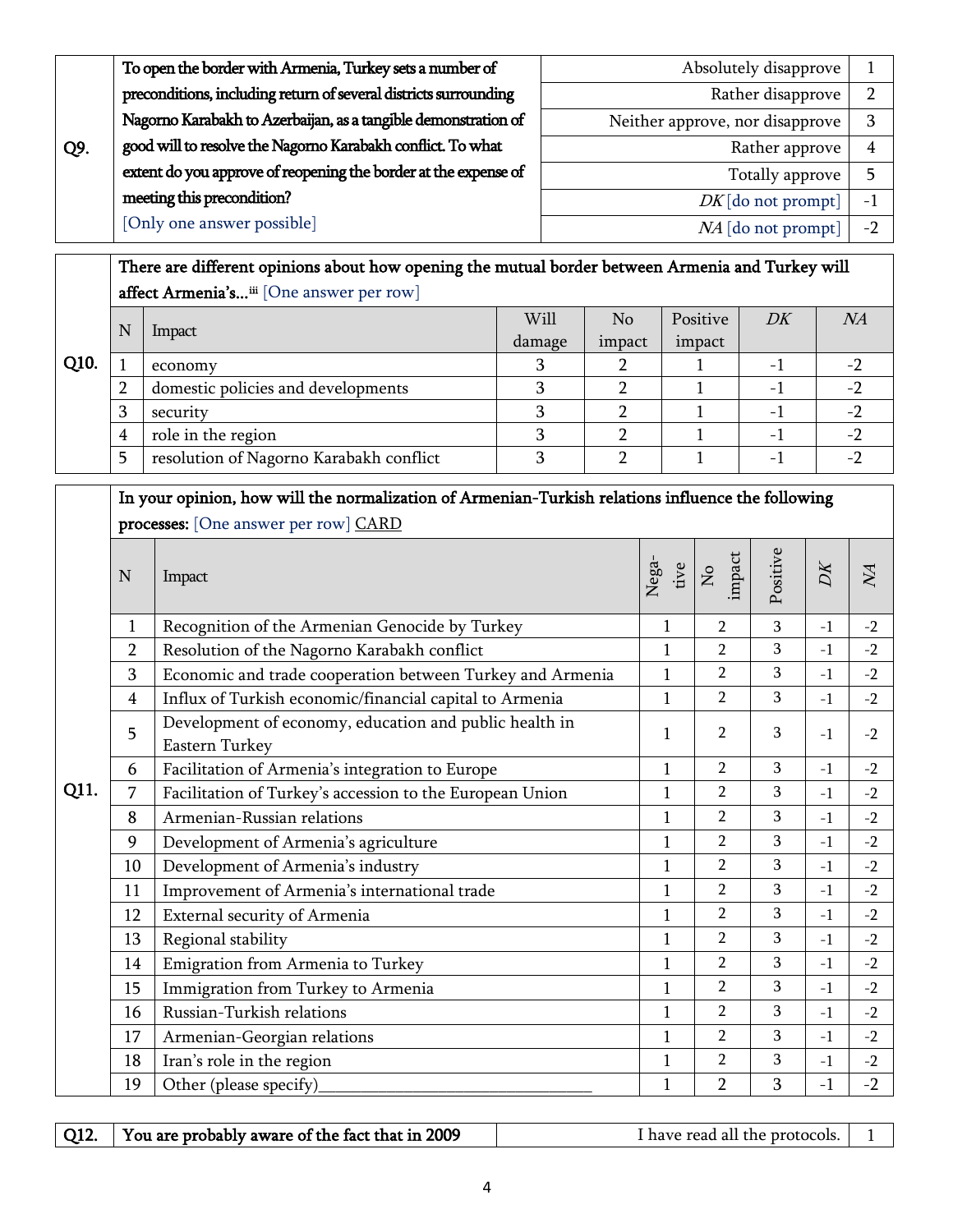| Armenia and Turkey signed the Armenian-          | I have read parts of the protocols.     |      |
|--------------------------------------------------|-----------------------------------------|------|
| Turkish protocols. How well are you aware of the | I have learnt of the content from other |      |
| content of these protocols?                      | I am not aware of the content at all.   |      |
| [Only one answer possible]                       | $DK$ [do not prompt]                    | $-1$ |
|                                                  | $NA$ [do not prompt]                    | $-2$ |

|                                                                                            | According to the Armenian-Turkish protocols, Armenia and Turkey were      | Is negative          |                          |
|--------------------------------------------------------------------------------------------|---------------------------------------------------------------------------|----------------------|--------------------------|
|                                                                                            | to establish diplomatic relations and open the mutual border. The process | Has no impact        |                          |
| was later suspended. In your opinion, the suspension<br>Q13.<br>[Only one answer possible] | Is positive                                                               |                      |                          |
|                                                                                            |                                                                           | $DK$ [do not prompt] | $\overline{\phantom{m}}$ |
|                                                                                            |                                                                           | $NA$ [do not prompt] | $-$                      |

|      | In your opinion who initiated the suspension of the ratification process? | Armenia              |           |
|------|---------------------------------------------------------------------------|----------------------|-----------|
|      | [Only one answer possible]                                                | Turkey               |           |
| Q14. |                                                                           | Both sides           |           |
|      |                                                                           | $DK$ [do not prompt] | $-1$      |
|      |                                                                           | $NA$ [do not prompt] | $ \prime$ |

| Since independence of Armenia, have you had any interactions with<br>Q15.<br>Turks? |                               | Yes                  |      |
|-------------------------------------------------------------------------------------|-------------------------------|----------------------|------|
|                                                                                     |                               | No                   |      |
|                                                                                     |                               | $NA$ [do not prompt] | $-2$ |
|                                                                                     | Have you ever been to Turkey? | Yes                  |      |
| Q <sub>16</sub> .                                                                   |                               | $No \rightarrow Q18$ |      |
|                                                                                     |                               | $NA$ [do not prompt] | -2   |
|                                                                                     |                               |                      |      |

|      | What was the purpose of your visit to Turkey? | Trade                                      |  |
|------|-----------------------------------------------|--------------------------------------------|--|
|      | Multiple answers possible]                    | Tourism, leisure                           |  |
|      |                                               | Touring Western Armenia                    |  |
| Q17. |                                               | Business trip                              |  |
|      |                                               | Participation in international conferences |  |
|      |                                               | Other (please specify)                     |  |
|      |                                               | $NA$ [do not prompt]                       |  |

|      | Do you use Turkish products? | Yes                  |                          |
|------|------------------------------|----------------------|--------------------------|
|      |                              | $N_{\Omega}$         |                          |
| Q18. |                              | $DK$ [do not prompt] |                          |
|      |                              | $NA$ [do not prompt] | $\overline{\phantom{0}}$ |

|      | What is your attitude towards the import of Turkish goods? | Very negative        |   |
|------|------------------------------------------------------------|----------------------|---|
|      | [Only one answer possible]                                 | Mainly negative      |   |
| Q19. |                                                            | Neutral              |   |
|      |                                                            | Mainly positive      |   |
|      |                                                            | Very positive        |   |
|      |                                                            | $DK$ [do not prompt] | - |
|      |                                                            | $NA$ [do not prompt] |   |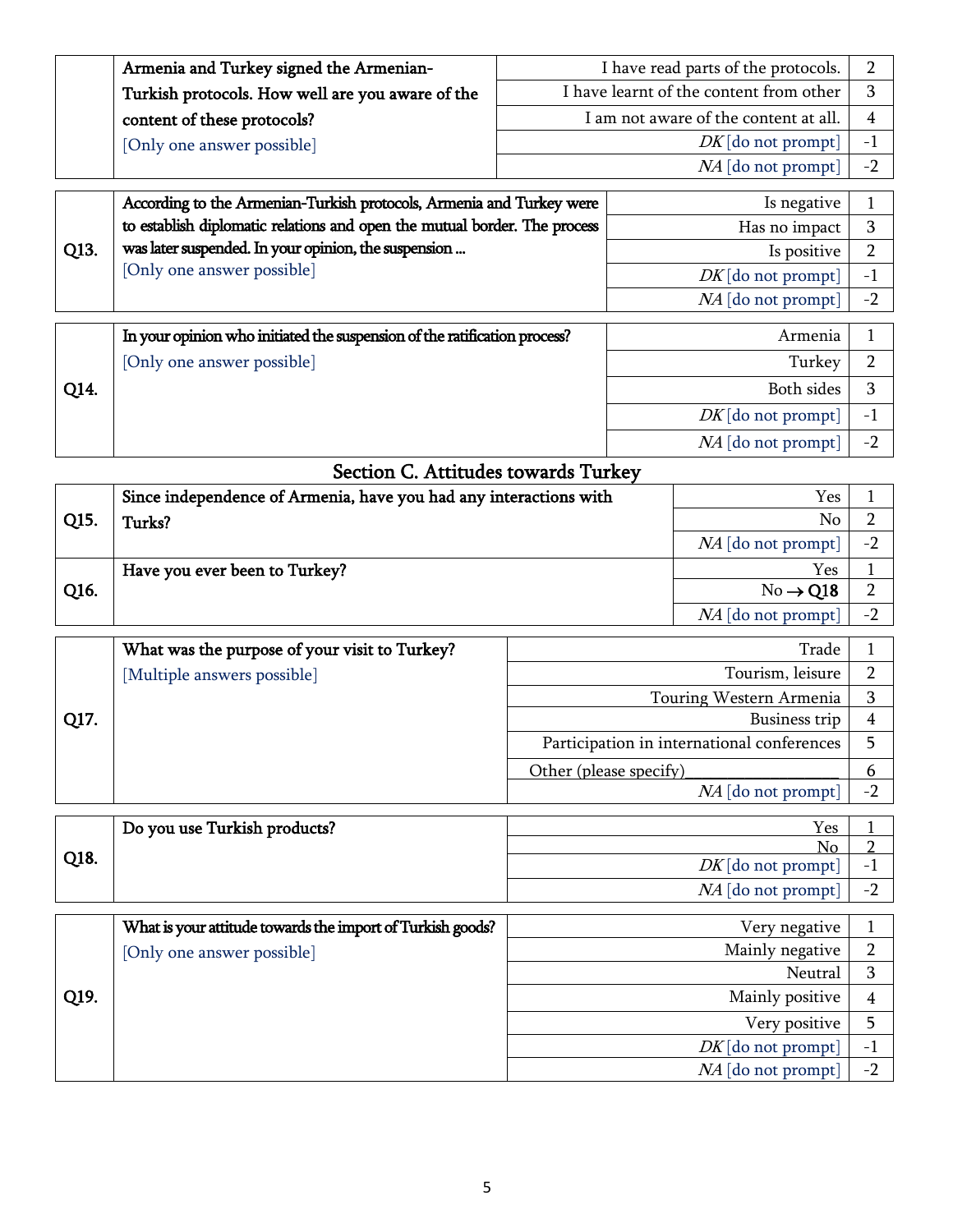### To what extent do you agree with the following statements regarding Turkey and Turkish people? Please rate each on the scale of 1-5: 1- strongly disagree; 5 – agree completely.

|      | N              | Impact                                                            |              |                | Rate |                |    | DK   | NA   |
|------|----------------|-------------------------------------------------------------------|--------------|----------------|------|----------------|----|------|------|
|      |                |                                                                   |              |                |      |                |    |      |      |
|      | $\mathbf{1}$   | Turkey has been recording economic development for the recent     | $\mathbf{1}$ | $\overline{2}$ | 3    | $\overline{4}$ | 5  | $-1$ | $-2$ |
|      |                | 10 years.                                                         |              |                |      |                |    |      |      |
|      |                | Import of Turkish goods is important for the development of       |              |                |      |                |    |      |      |
|      | $\overline{2}$ | Armenia's economy.                                                |              | $\overline{2}$ | 3    | $\overline{4}$ | 5  | $-1$ | $-2$ |
|      | 3              | For the recent five years, Turkey has become more democratic      |              |                |      |                |    |      |      |
| Q20. |                | and more reliable as a neighbor.                                  |              | $\overline{2}$ | 3    | $\overline{4}$ | 5  | $-1$ | $-2$ |
|      |                | Modern Turks are not responsible for the Genocide committed       |              | $\overline{2}$ | 3    | $\overline{4}$ | 5  | $-1$ | $-2$ |
|      | $\overline{4}$ | at the dawn of the 20 <sup>th</sup> century.                      |              |                |      |                |    |      |      |
|      | 5              | Turkey pursues hostile policies towards Armenia and Nagorno       |              | $\overline{2}$ | 3    | 4              | 5  | $-1$ | $-2$ |
|      |                | Karabakh.                                                         |              |                |      |                |    |      |      |
|      | 6              | Turkey cannot be trusted.                                         | 1            | $\overline{2}$ | 3    | 4              | 5. | $-1$ | $-2$ |
|      | 7              | Turkey's foreign policy towards Armenia is more favorable         |              | $\overline{2}$ | 3    | $\overline{4}$ | 5  | $-1$ | $-2$ |
|      |                | today, than 100 years ago.                                        |              |                |      |                |    |      |      |
|      | 8              | Turkey's official policy differs from the position of the Turkish |              |                | 3    | $\overline{4}$ | 5. | $-1$ | $-2$ |
|      |                | people.                                                           | 1            | $\overline{2}$ |      |                |    |      |      |

| Q21. |                | In your opinion, how is the overall attitude of Turkish people towards iv<br>[One answer per row] CARD |                        |                |   |                                                       |                                                |      |           |  |  |
|------|----------------|--------------------------------------------------------------------------------------------------------|------------------------|----------------|---|-------------------------------------------------------|------------------------------------------------|------|-----------|--|--|
|      | N              | Attitude                                                                                               | Absolutely<br>negative | Rather         |   | negative<br>Neutral<br>Rather<br>positive<br>positive | positive<br>$\ensuremath{\text{V}}\xspace$ ery | DK   | <b>NA</b> |  |  |
|      |                | Armenians                                                                                              |                        | $\mathfrak{p}$ | 3 | 4                                                     | 5                                              | $-1$ | $-2$      |  |  |
|      | $\overline{2}$ | Armenia                                                                                                |                        | $\mathfrak{p}$ | 3 | 4                                                     | 5                                              | $-1$ | $-2$      |  |  |
|      | 3              | Ethnic and religious minorities of Turkey                                                              |                        | $\mathfrak{p}$ | 3 | 4                                                     | 5                                              | $-1$ | $-2$      |  |  |
|      | 4              | Armenian community in Turkey                                                                           |                        | $\mathfrak{p}$ | 3 | 4                                                     | 5                                              | $-1$ | $-2$      |  |  |
|      | 5              | Armenian Diaspora                                                                                      |                        | $\mathcal{D}$  | 3 | 4                                                     | 5                                              | $-1$ | $-2$      |  |  |

| Q22. |   | In your opinion, what are the attitudes of the majority of Turkish people and Turkish government towards<br>the issue of the establishment of Kurdish autonomy in the territory of Turkey?<br>[One answer per row] CARD |                        |  |   |                                                               |                  |     |                      |
|------|---|-------------------------------------------------------------------------------------------------------------------------------------------------------------------------------------------------------------------------|------------------------|--|---|---------------------------------------------------------------|------------------|-----|----------------------|
|      | N | Attitude                                                                                                                                                                                                                | Absolutely<br>negative |  |   | Rather<br>negative<br>Neutral<br>Nather<br>Rather<br>positive | positive<br>Very | DK  | $\tilde{\mathbf{z}}$ |
|      |   | Turkish people                                                                                                                                                                                                          |                        |  | 3 | 4                                                             |                  | - 1 |                      |
|      |   | Turkish government                                                                                                                                                                                                      |                        |  | 3 | 4                                                             |                  | - 1 |                      |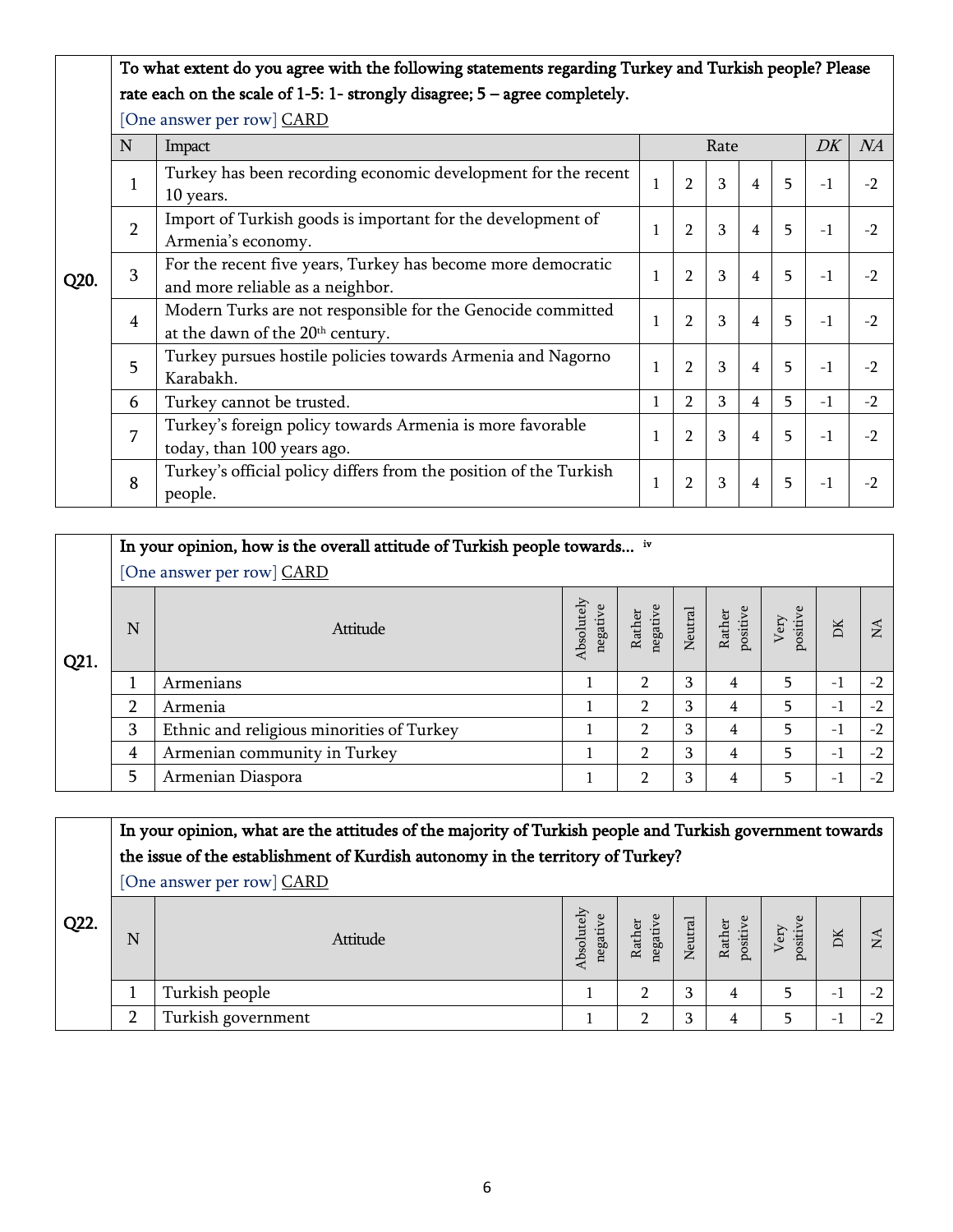|                   |                | I will name several nationalities. Do you approve when fellow Armenians do business with them or |              |                  |      |           |                                   |              |                                                         |                |  |
|-------------------|----------------|--------------------------------------------------------------------------------------------------|--------------|------------------|------|-----------|-----------------------------------|--------------|---------------------------------------------------------|----------------|--|
|                   |                | Armenian women/men marry to these nationalities? [One answer per row and column] $\mathbf{v}$    |              |                  |      |           |                                   |              |                                                         |                |  |
|                   | $\mathbf N$    |                                                                                                  |              | Do business      |      |           |                                   | Marriage     |                                                         |                |  |
|                   |                | Nationality                                                                                      | Yes          | No               | DK   | <b>NA</b> | Yes                               | No           | DK                                                      | <b>NA</b>      |  |
|                   |                | Armenian                                                                                         | $\mathbf{1}$ | $\boldsymbol{0}$ | $-1$ | $-2$      | $\mathbf{1}$                      | $\mathbf{0}$ | $-1$                                                    | $-2$           |  |
|                   | $\overline{2}$ | Turk                                                                                             | $\mathbf{1}$ | $\mathbf{0}$     | $-1$ | $-2$      | 1                                 | $\mathbf{0}$ | $-1$                                                    | $-2$           |  |
| Q23.              | 3              | Azerbaijani                                                                                      | $\mathbf{1}$ | $\boldsymbol{0}$ | $-1$ | $-2$      | $\mathbf{1}$                      | $\mathbf{0}$ | $-1$                                                    | $-2$           |  |
|                   | 4              | Georgian                                                                                         | $\mathbf{1}$ | $\boldsymbol{0}$ | $-1$ | $-2$      | $\mathbf{1}$                      | $\mathbf{0}$ | $-1$                                                    | $-2$           |  |
|                   | 5              | Kurd                                                                                             | $\mathbf{1}$ | $\boldsymbol{0}$ | $-1$ | $-2$      | $\mathbf{1}$                      | $\mathbf{0}$ | $-1$                                                    | $-2$           |  |
|                   | 6              | Yezidi                                                                                           | $\mathbf{1}$ | $\mathbf{0}$     | $-1$ | $-2$      | 1                                 | $\mathbf{0}$ | $-1$                                                    | $-2$           |  |
|                   | 7              | Iranian                                                                                          | $\mathbf{1}$ | $\mathbf{0}$     | $-1$ | $-2$      | 1                                 | $\mathbf{0}$ | $-1$                                                    | $-2$           |  |
|                   | 8              | Russian                                                                                          | $\mathbf{1}$ | $\mathbf{0}$     | $-1$ | $-2$      | 1                                 | $\mathbf{0}$ | $-1$                                                    | $-2$           |  |
|                   | 9              | American                                                                                         | $\mathbf{1}$ | $\mathbf{0}$     | $-1$ | $-2$      | $\mathbf{1}$                      | $\mathbf{0}$ | $-1$                                                    | $-2$           |  |
|                   | 10             | European nationalities                                                                           | $\mathbf{1}$ | $\boldsymbol{0}$ | $-1$ | $-2$      | 1                                 | $\mathbf{0}$ | $-1$                                                    | $-2$           |  |
|                   |                | How can you describe your attitude towards Turkey's possible membership                          |              |                  |      |           |                                   |              | Absolutely negative                                     | $\mathbf{1}$   |  |
|                   |                | of the European Union?vi                                                                         |              |                  |      |           | $\overline{2}$<br>Rather negative |              |                                                         |                |  |
|                   |                | [Only one answer possible]                                                                       |              |                  |      |           | 3<br>Neutral                      |              |                                                         |                |  |
| Q <sub>24</sub> . |                |                                                                                                  |              |                  |      |           |                                   |              | Rather positive                                         | $\overline{4}$ |  |
|                   |                |                                                                                                  |              |                  |      |           |                                   |              | Very positive                                           | 5              |  |
|                   |                |                                                                                                  |              |                  |      |           |                                   |              | $DK$ [do not prompt]                                    | $-1$           |  |
|                   |                |                                                                                                  |              |                  |      |           |                                   |              | NA [do not prompt]                                      | $-2$           |  |
|                   |                | In your opinion, what conditions                                                                 |              |                  |      |           |                                   |              | guarantee protection of the rights of ethnic minorities |                |  |

|      | In your opinion, what conditions | guarantee protection of the rights of ethnic minorities    |      |
|------|----------------------------------|------------------------------------------------------------|------|
|      | should Turkey meet in order to   | open the Armenian-Turkish border without any preconditions |      |
|      | join the European Union?vii      | recognize the Armenian Genocide                            |      |
| Q25. | Turkey should  [Multiple         | establish diplomatic relations with Armenia                |      |
|      | answers possible]                | Other (please specify)                                     |      |
|      |                                  | No demands                                                 |      |
|      |                                  | $DK$ [do not prompt]                                       | $-1$ |
|      |                                  | $NA$ [do not prompt]                                       | $-2$ |

# Section D. Recognition of the Armenian Genocide and Commemoration Behaviour

|      | Approximately at what age did you hear | Before 7  | $18 - 26$            |                          |
|------|----------------------------------------|-----------|----------------------|--------------------------|
|      | of the Armenian Genocide for the first |           | Over 27              |                          |
| Q26. | time? viii                             | $8 - 11$  | $DK$ [do not prompt] | $\overline{\phantom{a}}$ |
|      | [Only one answer possible]             | $12 - 17$ | $NA$ [do not prompt] | $-2$                     |
|      |                                        |           |                      |                          |

|      | What has fundamentally influenced | Family     |   | Literature                          |                          |
|------|-----------------------------------|------------|---|-------------------------------------|--------------------------|
|      | the formation of your knowledge   | School     |   | Internet                            |                          |
|      | regarding the Armenian Genocide?  | University |   | Activities of the Armenian Diaspora |                          |
| Q27. | [Up to 2 answers possible]        | Church     |   | Other (please specify)              | 10                       |
|      |                                   | Films      |   | $DK$ [do not prompt]                | $\overline{\phantom{0}}$ |
|      |                                   | Mass media | b | $NA$ [do not prompt]                | $-2$                     |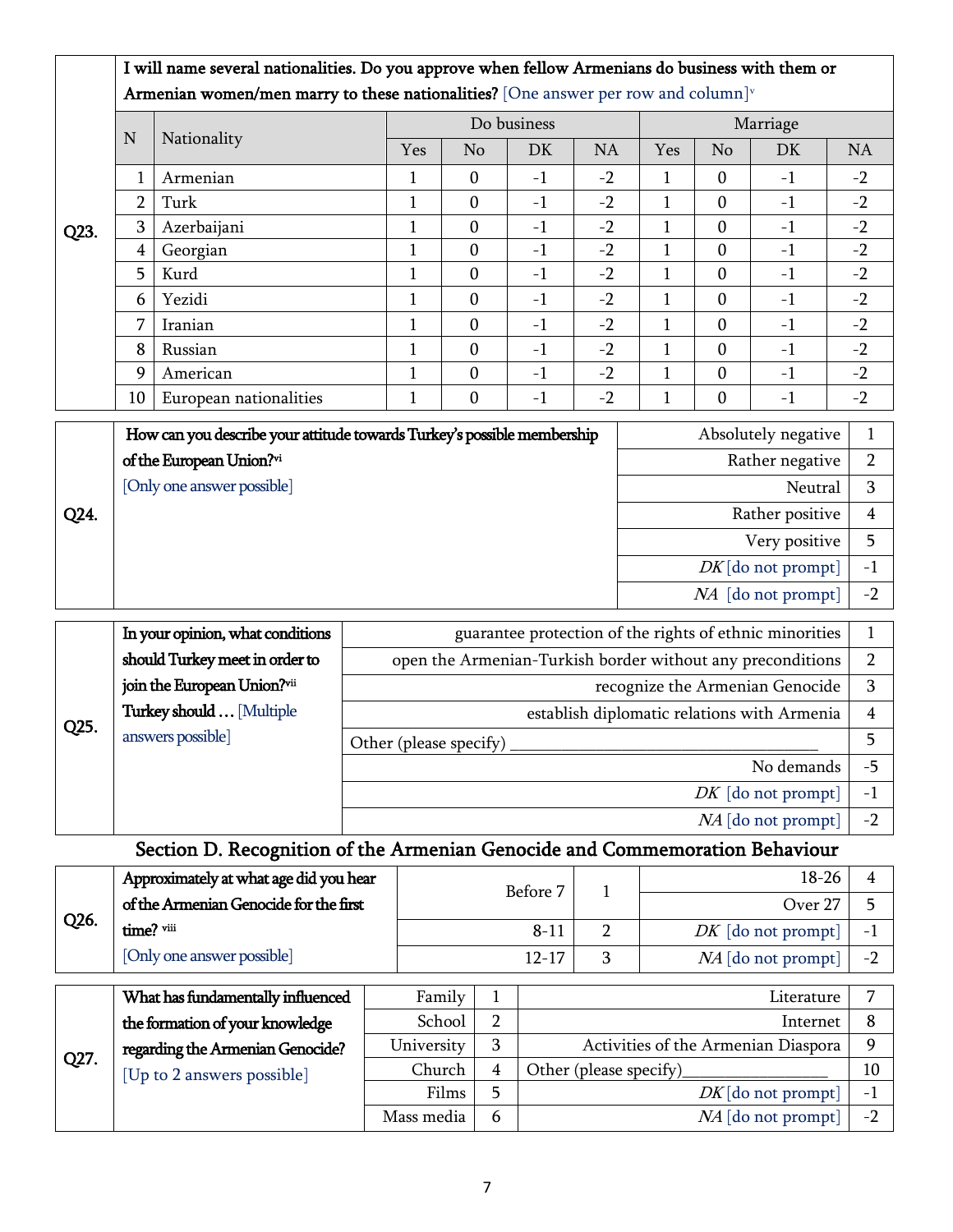|      | Has any of your ancestors suffered from the Armenian | Yes                             |      |
|------|------------------------------------------------------|---------------------------------|------|
| Q28. | Genocide (has been displaced from their residence in | No                              |      |
|      | Turkey, or died) ix                                  | $DK$ [do not prompt] $\vert$ -1 |      |
|      |                                                      | $NA$ [do not prompt]            | $-1$ |

|      | Since your youth how often have you participated in any | Every year                              |  |
|------|---------------------------------------------------------|-----------------------------------------|--|
|      | event commemorating the Armenian Genocide (e.g. visit   | Sometimes, but not every year           |  |
| Q29. | Tsitsernakaberd)? x                                     | Never                                   |  |
|      | [Only one answer possible]                              | $DK$ [do not prompt]<br>$-$             |  |
|      |                                                         | $NA$ [do not prompt]<br>$ \overline{ }$ |  |

|      | Why do you think<br>genocides happen? | The majority nation wanted to establish nation state and minority<br>nations are fighting for independence and generate counter-reaction. |               |
|------|---------------------------------------|-------------------------------------------------------------------------------------------------------------------------------------------|---------------|
|      | [Multiple answers                     | There is hatred between majority and minority.                                                                                            | $\mathcal{P}$ |
|      | possible]                             | Authorities want to rob minorities of their territories and wealth.                                                                       | 3             |
| Q30. |                                       | Politicians of ethnic majorities build hatred toward the ethnic                                                                           |               |
|      |                                       | minorities.                                                                                                                               |               |
|      |                                       | Other (please specify)                                                                                                                    |               |
|      |                                       | $DK$ [do not prompt]                                                                                                                      | $-1$          |
|      |                                       | $NA$ [do not prompt]                                                                                                                      | $-2$          |

|      | In your opinion, why      | Avoids reparations                                                      |      |
|------|---------------------------|-------------------------------------------------------------------------|------|
|      | does Turkey deny the      | Is reluctant to present itself to the world as a 'genocide perpetrator' |      |
|      | <b>Armenian Genocide?</b> | Is concerned about possible declining of its international reputation   |      |
|      | [Sort by priority]        | Ddissonance with the official state history of the modernization of     |      |
|      |                           | Turkey                                                                  |      |
| Q31. |                           | Pressure from the international community is rather weak                |      |
|      |                           | Armenia/Diaspora do not have any significant influence in this regard   |      |
|      |                           | Other (please specify)                                                  |      |
|      |                           | $DK$ [do not prompt]                                                    | $-1$ |
|      |                           | NA [do not prompt]                                                      | $-2$ |

|      | If the Armenian Genocide were recognised, would you approve of the Armenian Government and/or<br>Diaspora pushing for reparations? |     |                     |                      |                      |  |  |  |  |
|------|------------------------------------------------------------------------------------------------------------------------------------|-----|---------------------|----------------------|----------------------|--|--|--|--|
| Q32. |                                                                                                                                    | Yes | N <sub>0</sub>      | DK                   | <b>NA</b>            |  |  |  |  |
|      | Armenia                                                                                                                            |     | $2 \rightarrow Q34$ | $-1 \rightarrow Q34$ | $-2 \rightarrow Q34$ |  |  |  |  |
|      | Armenian Diaspora                                                                                                                  |     | $2 \rightarrow Q34$ | $-1 \rightarrow Q34$ | $-2 \rightarrow Q34$ |  |  |  |  |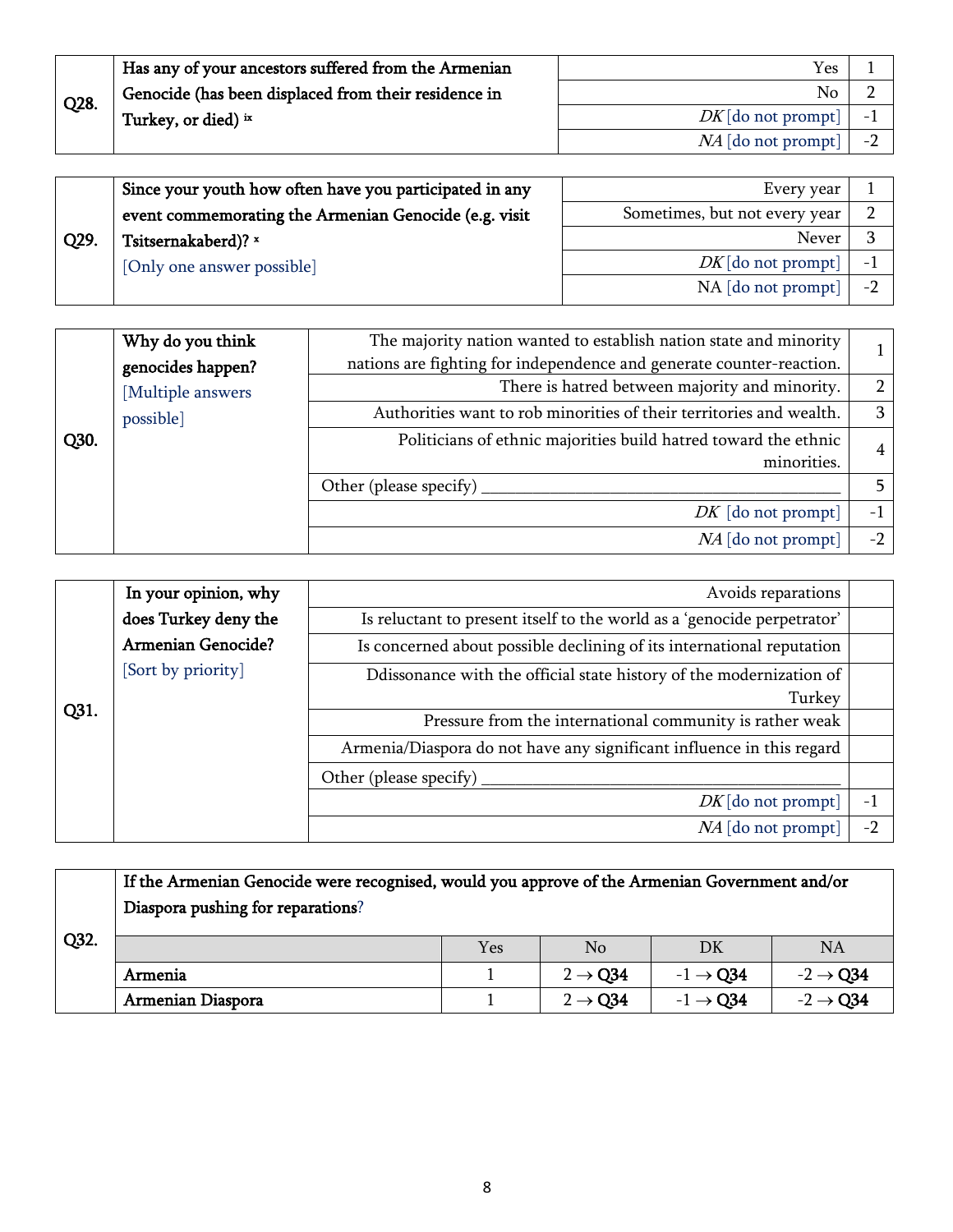|      | What kind of reparation do             | Officially recognize the Armenian Genocide |                                                                                                                 |                |  |  |  |  |
|------|----------------------------------------|--------------------------------------------|-----------------------------------------------------------------------------------------------------------------|----------------|--|--|--|--|
|      | you expect Turkey to pay?              |                                            | Issue a formal apology                                                                                          |                |  |  |  |  |
|      | [Sort by priority] CARD                |                                            | Eliminate all forms of Genocide denial                                                                          |                |  |  |  |  |
|      |                                        |                                            | Financial compensation to be paid to the descendants of the Genocide                                            |                |  |  |  |  |
|      |                                        |                                            | victims                                                                                                         |                |  |  |  |  |
|      |                                        |                                            | Restore territorial rights of the Armenians (returning lands)                                                   |                |  |  |  |  |
|      |                                        |                                            | Voluntary settlement of the returned lands by the descendants of the                                            |                |  |  |  |  |
| Q33. |                                        |                                            | previous owners (guarantees to vouch for the right to return)<br>Return of property seized during the Genocide. |                |  |  |  |  |
|      |                                        |                                            | Ending the blockade of Armenia                                                                                  |                |  |  |  |  |
|      |                                        |                                            | Recognition of Armenian historical and cultural heritage (buildings,                                            |                |  |  |  |  |
|      |                                        |                                            | residences, etc.) as such and their preservation                                                                |                |  |  |  |  |
|      |                                        |                                            | Restoration of the property rights of the church, other institutions                                            |                |  |  |  |  |
|      |                                        |                                            | and Armenians previously residing in Turkey                                                                     |                |  |  |  |  |
|      |                                        |                                            | Other (please specify)                                                                                          |                |  |  |  |  |
|      |                                        |                                            | $DK$ [do not prompt]                                                                                            | $-1$           |  |  |  |  |
|      |                                        |                                            | NA [do not prompt]                                                                                              | $-2$           |  |  |  |  |
|      | In your opinion, what will make Turkey |                                            | International pressure                                                                                          | $\mathbf{1}$   |  |  |  |  |
|      | recognize the Armenian Genocide?       |                                            | Precondition for accession of Turkey to the European Union                                                      | $\overline{2}$ |  |  |  |  |
|      | [Up to 3 answers possible] CARD        |                                            | Official policies of the RA government                                                                          |                |  |  |  |  |
|      |                                        |                                            | Armenia and Diaspora livening up international events aimed                                                     |                |  |  |  |  |
|      |                                        |                                            | at recognition of the Armenian Genocide                                                                         | 4              |  |  |  |  |
|      |                                        |                                            | Lobbying and awareness raising activities of the Armenian                                                       | 5              |  |  |  |  |
|      |                                        |                                            | Diaspora                                                                                                        |                |  |  |  |  |
| Q34. |                                        |                                            | Pressure from the Turkish people                                                                                | 6              |  |  |  |  |
|      |                                        |                                            | Changes in the Turkish textbooks of history                                                                     | $\overline{7}$ |  |  |  |  |
|      |                                        |                                            | Pressure from the US                                                                                            | 8              |  |  |  |  |
|      |                                        |                                            | Pressure from the EU                                                                                            | 9              |  |  |  |  |
|      |                                        |                                            | Pressure from Russia                                                                                            | 10             |  |  |  |  |
|      |                                        |                                            | Other (please specify)                                                                                          | 11             |  |  |  |  |
|      |                                        |                                            | $DK$ [do not prompt]                                                                                            | $-1$           |  |  |  |  |
|      |                                        |                                            | NA [do not prompt]                                                                                              | $-2$           |  |  |  |  |
|      | What are the arguments                 |                                            | It was war. Everybody was killing everybody else. Many others died as                                           |                |  |  |  |  |
|      | of the Turkish politicians             |                                            | well, not only Armenians.                                                                                       | $\mathbf{1}$   |  |  |  |  |
|      | to support the denial of               |                                            | The number of Armenians having died is exaggerated.                                                             | $\overline{2}$ |  |  |  |  |
|      | the Armenian Genocide?                 |                                            | Armenians were the ones who killed Turks.                                                                       | 3              |  |  |  |  |
| Q35. | [Do not prompt the                     |                                            | Armenians betrayed Turks by supporting Russians. Thus, the Turkish                                              | $\overline{4}$ |  |  |  |  |
|      |                                        |                                            |                                                                                                                 |                |  |  |  |  |

answers] government was compelled to pass a bill on displacing Armenians. Other (please specify) \_\_\_\_\_\_\_\_\_\_\_\_\_\_\_\_\_\_\_\_\_\_\_\_\_\_\_\_\_\_\_\_\_\_\_\_\_\_\_\_ 5  $DK[$ do not prompt $]$  -1 NA [do not prompt]  $\vert$  -2 Q36. To what extent do you agree with the following statements? [One answer per row]  $\frac{CARD^{xi}}{s}$  $\frac{CARD^{xi}}{s}$  $\frac{CARD^{xi}}{s}$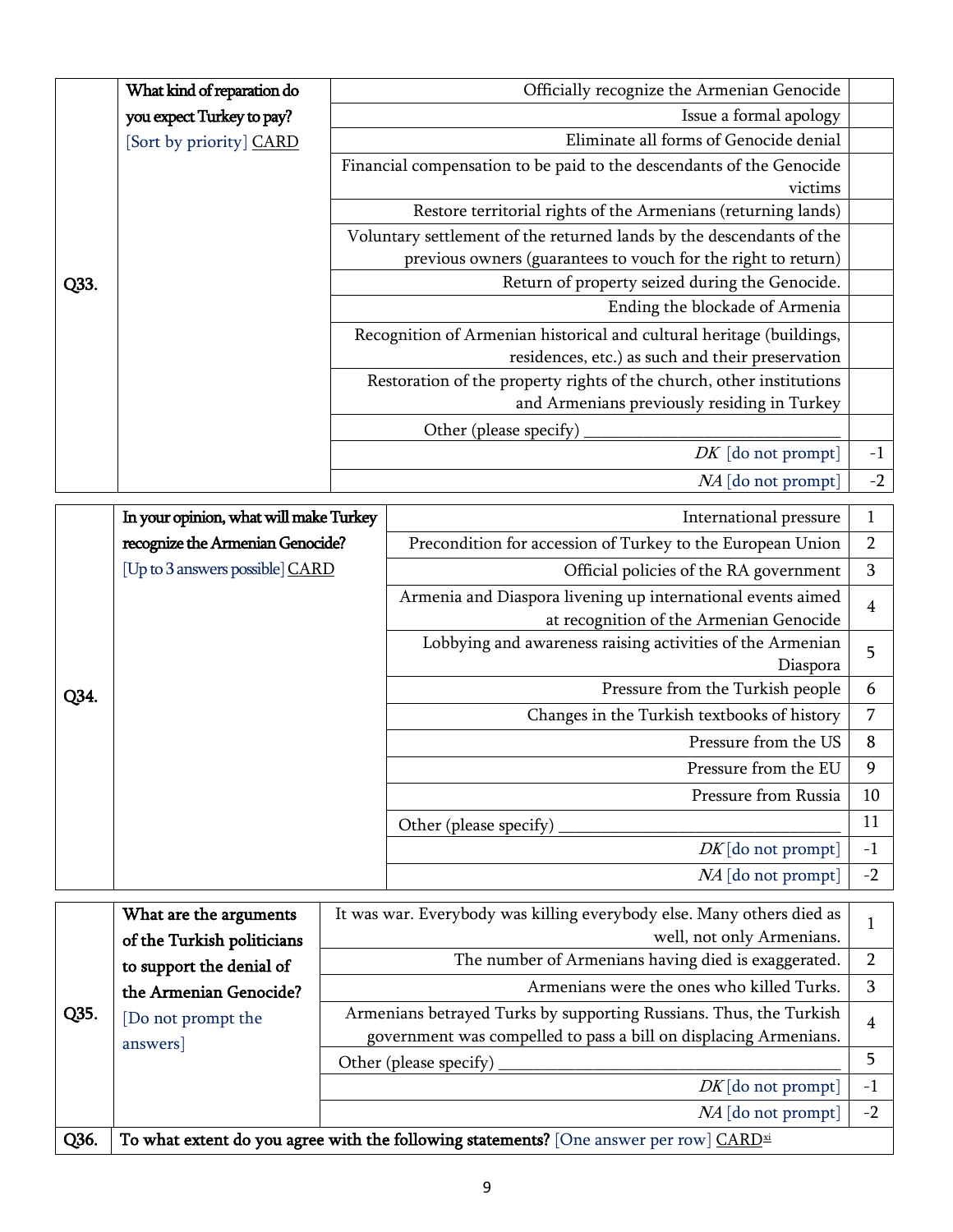|      | N              |                                                                                             | Attitude                                                                                                                             |                                                                         |                                                                                                   |                                                                                        |                    |                | Somewha<br>t disagree<br>t agree                                      | Strongly<br>agree   | ${\rm DK}$ | NA                             |
|------|----------------|---------------------------------------------------------------------------------------------|--------------------------------------------------------------------------------------------------------------------------------------|-------------------------------------------------------------------------|---------------------------------------------------------------------------------------------------|----------------------------------------------------------------------------------------|--------------------|----------------|-----------------------------------------------------------------------|---------------------|------------|--------------------------------|
|      | 1              | Recognition of the Armenian Genocide by other countries (USA, EU                            |                                                                                                                                      |                                                                         |                                                                                                   |                                                                                        | 1                  | $\overline{2}$ | 3                                                                     | 4                   | $-1$       | $-2$                           |
|      | $\overline{2}$ |                                                                                             | countries, etc.) will facilitate recognition by Turkey as well.<br>Armenia will get territorial reparations if Turkey recognizes the |                                                                         |                                                                                                   |                                                                                        |                    | $\overline{2}$ | 3                                                                     | 4                   | $-1$       | $-2$                           |
|      | 3              | Armenian Genocide.<br>The cultural heritage of Armenians on the territory of Turkey will be |                                                                                                                                      |                                                                         |                                                                                                   |                                                                                        | 1                  |                |                                                                       |                     |            |                                |
|      |                | restored only after it recognizes the Genocide.                                             |                                                                                                                                      |                                                                         |                                                                                                   |                                                                                        | 1                  | $\overline{2}$ | 3                                                                     | 4                   | $-1$       | $-2$                           |
|      | $\overline{4}$ | Armenia will get financial compensation if Turkey recognizes the<br>Genocide.               |                                                                                                                                      |                                                                         |                                                                                                   |                                                                                        | 1                  | 2              | 3                                                                     | 4                   | $-1$       | $-2$                           |
|      |                | Do you think it possible that Turkey will recognize the                                     |                                                                                                                                      |                                                                         |                                                                                                   |                                                                                        |                    |                | Absolutely impossible                                                 |                     |            | 1                              |
|      |                | Armenian Genocide in the next 5-10 years?                                                   |                                                                                                                                      |                                                                         |                                                                                                   |                                                                                        |                    |                | Rather impossible                                                     |                     |            | $\overline{2}$                 |
| Q37. |                | [Only one answer possible]                                                                  |                                                                                                                                      |                                                                         |                                                                                                   |                                                                                        |                    |                | Rather possible                                                       |                     |            | 3                              |
|      |                |                                                                                             |                                                                                                                                      |                                                                         |                                                                                                   |                                                                                        |                    |                | Quite possible                                                        |                     |            | 4                              |
|      |                |                                                                                             |                                                                                                                                      |                                                                         |                                                                                                   |                                                                                        |                    |                | $DK$ [do not prompt]                                                  |                     |            | $-1$<br>$-2$                   |
|      |                |                                                                                             |                                                                                                                                      |                                                                         |                                                                                                   |                                                                                        |                    |                | NA [do not prompt]                                                    |                     |            |                                |
| Q38. |                | Do you know any genocides other                                                             |                                                                                                                                      | Yes (please specify)                                                    |                                                                                                   |                                                                                        |                    |                |                                                                       |                     | DK         | $-1$                           |
|      |                | than the Armenian Genocide                                                                  |                                                                                                                                      |                                                                         |                                                                                                   |                                                                                        |                    |                |                                                                       |                     | NA         | $-2$                           |
|      |                |                                                                                             |                                                                                                                                      |                                                                         | Section E. Armenia-Turkey Rapprochement                                                           |                                                                                        |                    |                |                                                                       |                     |            |                                |
|      |                | In your opinion, what<br>should be Armenia's                                                |                                                                                                                                      |                                                                         | Establish relations without any preconditions<br>Establish relations without remembering the past |                                                                                        |                    |                |                                                                       |                     |            | $\mathbf{1}$<br>$\overline{2}$ |
|      |                | position regarding its                                                                      |                                                                                                                                      | Establish relations while also pursuing the recognition of the Genocide |                                                                                                   |                                                                                        |                    |                |                                                                       |                     |            | 3                              |
|      |                | relations with Turkey?                                                                      |                                                                                                                                      |                                                                         |                                                                                                   |                                                                                        |                    |                | Establish with preconditions, e.g. recognition of Artsakh, ending the |                     |            | 4                              |
| Q39. |                | [Only one answer                                                                            |                                                                                                                                      |                                                                         |                                                                                                   |                                                                                        |                    |                |                                                                       | blockade, etc.      |            |                                |
|      | possible]      |                                                                                             |                                                                                                                                      |                                                                         | Should not establish relations $[\rightarrow Q41]$                                                |                                                                                        |                    |                |                                                                       |                     |            | 5<br>$-1$                      |
|      |                |                                                                                             |                                                                                                                                      |                                                                         |                                                                                                   | $DK$ [do not prompt] [ $\rightarrow$ Q41]<br>$NA$ [do not prompt] [ $\rightarrow$ Q41] |                    |                |                                                                       |                     |            |                                |
|      |                |                                                                                             |                                                                                                                                      |                                                                         |                                                                                                   |                                                                                        |                    |                |                                                                       |                     |            | $-2$                           |
|      |                | In which sectors should Armenia establish relations                                         |                                                                                                                                      |                                                                         |                                                                                                   |                                                                                        |                    |                |                                                                       | Politics            |            | $\mathbf 1$                    |
|      |                | with Turkey?                                                                                |                                                                                                                                      |                                                                         |                                                                                                   |                                                                                        |                    |                |                                                                       | Economy             |            | $\overline{2}$                 |
|      |                | [Multiple answers possible]                                                                 |                                                                                                                                      |                                                                         |                                                                                                   |                                                                                        |                    |                |                                                                       | Energy<br>Transport |            | $\mathbf 3$<br>4               |
|      |                |                                                                                             |                                                                                                                                      |                                                                         |                                                                                                   |                                                                                        |                    |                |                                                                       | Environment         |            | 5                              |
|      |                |                                                                                             |                                                                                                                                      |                                                                         |                                                                                                   |                                                                                        |                    |                |                                                                       | Tourism             |            | 6                              |
|      |                |                                                                                             |                                                                                                                                      |                                                                         |                                                                                                   |                                                                                        |                    |                |                                                                       | Culture             |            | 7                              |
| Q40. |                |                                                                                             |                                                                                                                                      |                                                                         |                                                                                                   |                                                                                        |                    |                |                                                                       | Military            |            | 8                              |
|      |                |                                                                                             |                                                                                                                                      |                                                                         |                                                                                                   |                                                                                        |                    |                | Science<br>Education                                                  |                     | 9<br>10    |                                |
|      |                |                                                                                             |                                                                                                                                      |                                                                         |                                                                                                   |                                                                                        |                    |                |                                                                       |                     | All        | 11                             |
|      |                |                                                                                             |                                                                                                                                      |                                                                         |                                                                                                   | Other (please specify)                                                                 |                    |                |                                                                       |                     |            | 12                             |
|      |                |                                                                                             |                                                                                                                                      |                                                                         |                                                                                                   |                                                                                        |                    |                |                                                                       | No relations        |            | 13                             |
|      |                |                                                                                             |                                                                                                                                      |                                                                         |                                                                                                   |                                                                                        |                    |                | $DK$ [do not prompt]                                                  |                     |            | $-1$                           |
|      |                |                                                                                             |                                                                                                                                      |                                                                         |                                                                                                   |                                                                                        | NA [do not prompt] |                |                                                                       |                     |            | $-2$                           |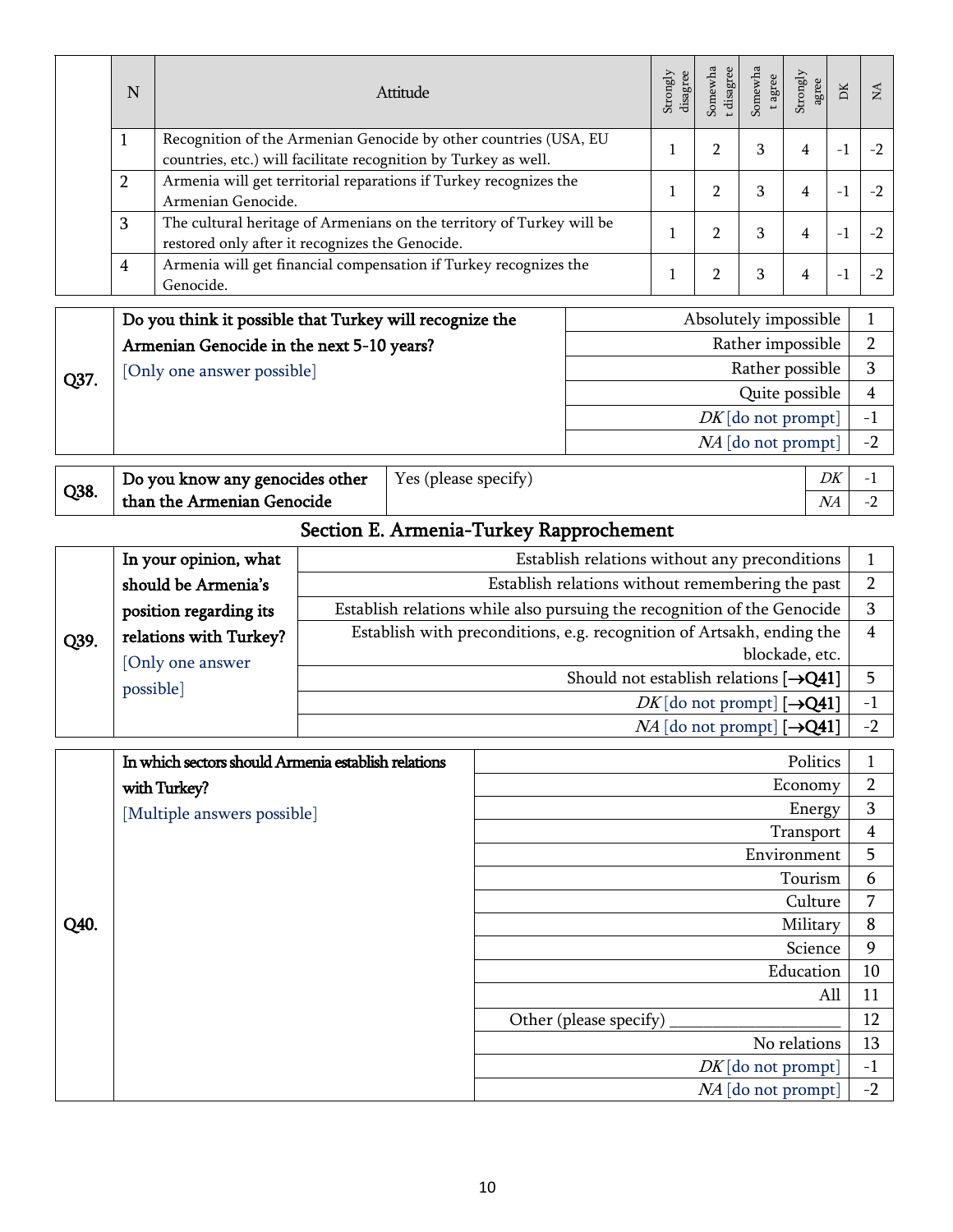|      | What should be done to increase the level of mutual trust between Armenians and Turks? Please identify<br>three concrete steps that Armenian and Turkish authorities should take in order to normalize the relations |                                                             |                      |                                                         |                     |  |                                                                       |                        |
|------|----------------------------------------------------------------------------------------------------------------------------------------------------------------------------------------------------------------------|-------------------------------------------------------------|----------------------|---------------------------------------------------------|---------------------|--|-----------------------------------------------------------------------|------------------------|
|      | between the two countries: [Up to 3 answers possible per row]                                                                                                                                                        |                                                             |                      |                                                         |                     |  |                                                                       |                        |
|      | Steps of the Armenian authorities                                                                                                                                                                                    |                                                             |                      | Steps of the Turkish authorities                        |                     |  |                                                                       |                        |
| Q41. |                                                                                                                                                                                                                      |                                                             | 1.                   |                                                         |                     |  |                                                                       |                        |
|      | 2.                                                                                                                                                                                                                   |                                                             | 2.                   |                                                         |                     |  |                                                                       |                        |
|      | 3.                                                                                                                                                                                                                   |                                                             | 3.                   |                                                         |                     |  |                                                                       |                        |
|      | $DK$ [do not prompt]<br>$-1$                                                                                                                                                                                         |                                                             |                      | $DK$ [do not prompt]<br>$-1$<br>-2 $NA$ [do not prompt] |                     |  |                                                                       |                        |
|      | $NA$ [do not prompt]<br>$-2$                                                                                                                                                                                         |                                                             |                      |                                                         |                     |  |                                                                       |                        |
|      | How would you describe your attitude towards projects                                                                                                                                                                |                                                             |                      |                                                         |                     |  | Positive                                                              | 1                      |
|      | aimed at normalization of the Armenian-Turkish relations,                                                                                                                                                            |                                                             |                      |                                                         |                     |  | Neutral                                                               | $\overline{2}$         |
| Q42. | which are implemented by the civil society representatives                                                                                                                                                           |                                                             |                      |                                                         |                     |  | Negative                                                              | 3                      |
|      | across the borders? [Only one answer possible]                                                                                                                                                                       |                                                             |                      |                                                         |                     |  | $DK$ [do not prompt]                                                  | $-1$                   |
|      |                                                                                                                                                                                                                      |                                                             |                      |                                                         |                     |  | NA [do not prompt]                                                    | $-2$                   |
|      | What civil society                                                                                                                                                                                                   |                                                             |                      |                                                         |                     |  | Protecting the idea of making up for lost property                    | $\mathbf{1}$           |
|      | initiatives targeting                                                                                                                                                                                                |                                                             |                      |                                                         |                     |  | Supporting restoration of cultural heritage                           | $\overline{2}$         |
|      | Armenia-Turkey                                                                                                                                                                                                       |                                                             |                      |                                                         |                     |  | Promoting narratives about each other                                 | 3                      |
|      | reconciliation would you                                                                                                                                                                                             |                                                             |                      |                                                         |                     |  | Talking about the past (discussing the mutual past and common values) | $\overline{4}$         |
|      | Implementing exchange and/or joint projects (with participation of<br>approve of?                                                                                                                                    |                                                             |                      |                                                         |                     |  |                                                                       |                        |
|      |                                                                                                                                                                                                                      | officials, business people, students, scientists)           |                      |                                                         |                     |  |                                                                       | 5                      |
| Q43. | [Multiple answers possible]                                                                                                                                                                                          |                                                             |                      |                                                         |                     |  | Contributing to facilitation of business relations and business       |                        |
|      |                                                                                                                                                                                                                      | development                                                 |                      |                                                         |                     |  |                                                                       | 6                      |
|      |                                                                                                                                                                                                                      |                                                             |                      |                                                         |                     |  | Contributing to development of tourism                                | 7                      |
|      |                                                                                                                                                                                                                      | Demanding more active reconciliation actions from the state |                      |                                                         |                     |  |                                                                       |                        |
|      |                                                                                                                                                                                                                      | authorities                                                 |                      |                                                         |                     |  | 8                                                                     |                        |
|      |                                                                                                                                                                                                                      | Other (please specify)                                      |                      |                                                         |                     |  |                                                                       | 9                      |
|      |                                                                                                                                                                                                                      | $DK$ [do not prompt]                                        |                      |                                                         |                     |  | $-1$                                                                  |                        |
|      |                                                                                                                                                                                                                      | NA [do not prompt]                                          |                      |                                                         |                     |  | $-2$                                                                  |                        |
|      | Do you know who Hrant Dink is?                                                                                                                                                                                       |                                                             |                      | Yes                                                     |                     |  | $DK$ [do not prompt] $\rightarrow$ <b>Q46</b>                         | $-1$                   |
| Q44. |                                                                                                                                                                                                                      |                                                             | $No \rightarrow Q46$ |                                                         | $\overline{2}$      |  | $NA$ [do not prompt] $\rightarrow$ <b>Q46</b>                         | $-2$                   |
|      |                                                                                                                                                                                                                      |                                                             |                      |                                                         |                     |  |                                                                       |                        |
|      | In your opinion, to what extent have his work and the movement after                                                                                                                                                 |                                                             |                      |                                                         |                     |  | Greatly                                                               | $\mathbf{1}$           |
|      | his death contributed to the rapprochement of Armenia and Turkey?                                                                                                                                                    |                                                             |                      |                                                         |                     |  | Partially                                                             | $\overline{2}$         |
| Q45. | [Only one answer possible]                                                                                                                                                                                           |                                                             |                      |                                                         |                     |  | Almost no contribution                                                | $\mathbf{3}$           |
|      |                                                                                                                                                                                                                      |                                                             |                      |                                                         |                     |  | Absolutely no                                                         | 4                      |
|      |                                                                                                                                                                                                                      |                                                             |                      |                                                         |                     |  | $DK$ [do not prompt]                                                  | $-1$                   |
|      |                                                                                                                                                                                                                      |                                                             |                      |                                                         |                     |  | $NA$ [do not prompt]                                                  | $-2$                   |
|      | In your opinion, to what extent does Azerbaijan affect the                                                                                                                                                           |                                                             |                      |                                                         |                     |  | Greatly                                                               | $\mathbf{1}$           |
|      | Armenian-Turkish relations?                                                                                                                                                                                          |                                                             |                      |                                                         |                     |  | Partially                                                             | $\overline{2}$         |
|      | [Only one answer possible]                                                                                                                                                                                           |                                                             |                      |                                                         |                     |  | Almost don't affect                                                   | 3                      |
| Q46. |                                                                                                                                                                                                                      |                                                             |                      |                                                         | Don't affect at all |  |                                                                       |                        |
|      |                                                                                                                                                                                                                      |                                                             |                      |                                                         |                     |  | $DK$ [do not prompt]                                                  | $\overline{4}$<br>$-1$ |
|      |                                                                                                                                                                                                                      |                                                             |                      |                                                         |                     |  | $NA$ [do not prompt]                                                  | $-2$                   |
| Q47. | Will the Armenian and Turkish peoples ever be                                                                                                                                                                        |                                                             |                      |                                                         |                     |  | They will never reconcile                                             | $\mathbf{1}$           |